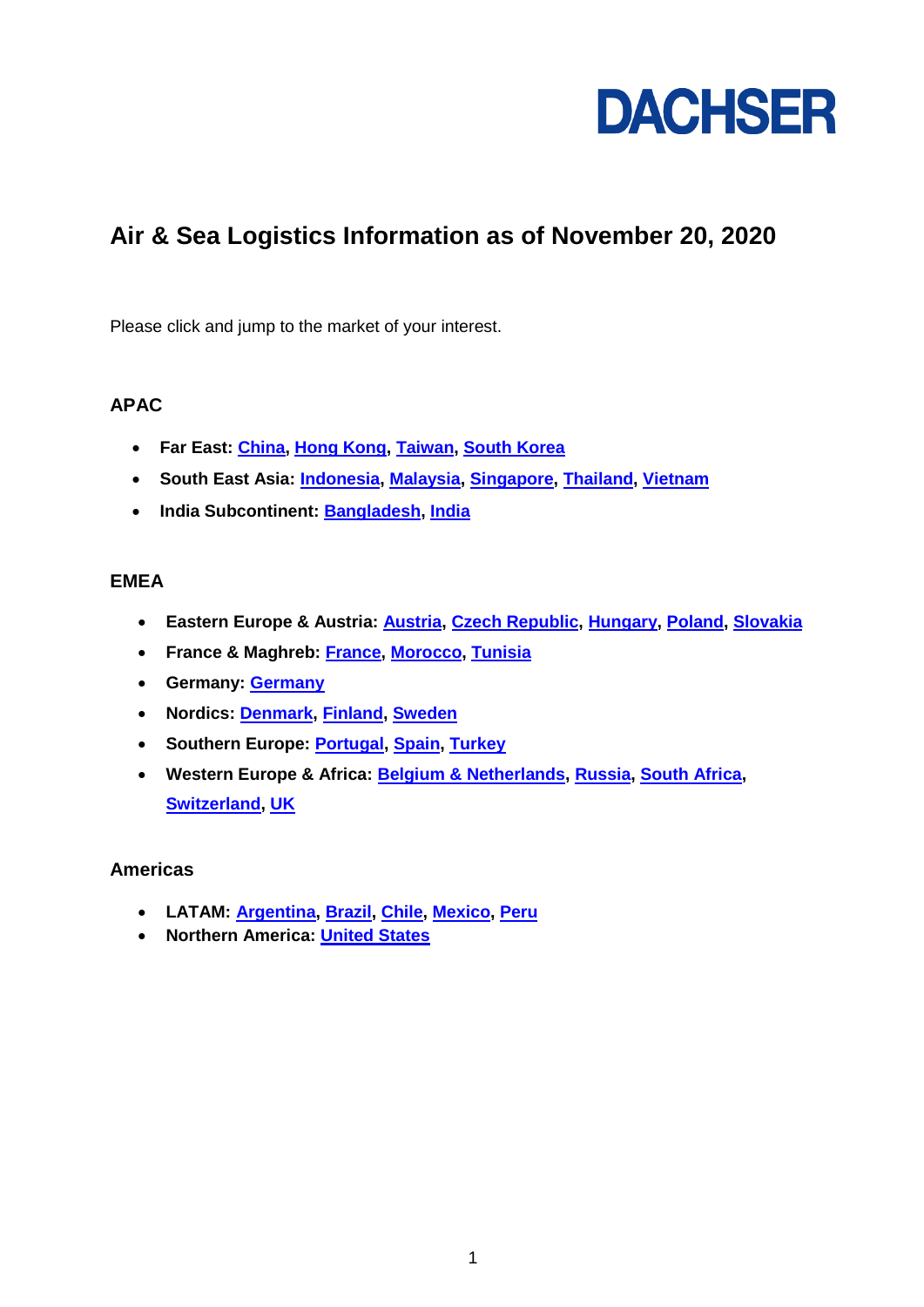

# **APAC Far East**

## <span id="page-1-0"></span>**China**

**Fully operational**

## <span id="page-1-1"></span>**Hong Kong**

**Fully operational**

## <span id="page-1-2"></span>**Taiwan**

**Fully operational**

## <span id="page-1-3"></span>**South Korea**

**Fully operational**

# **South East Asia**

## <span id="page-1-4"></span>**Indonesia**

**Fully operational**

## <span id="page-1-5"></span>**Malaysia**

**Fully operational**

## <span id="page-1-6"></span>**Singapore**

**Fully operational**

## <span id="page-1-7"></span>**Thailand**

<span id="page-1-8"></span>**Fully operational**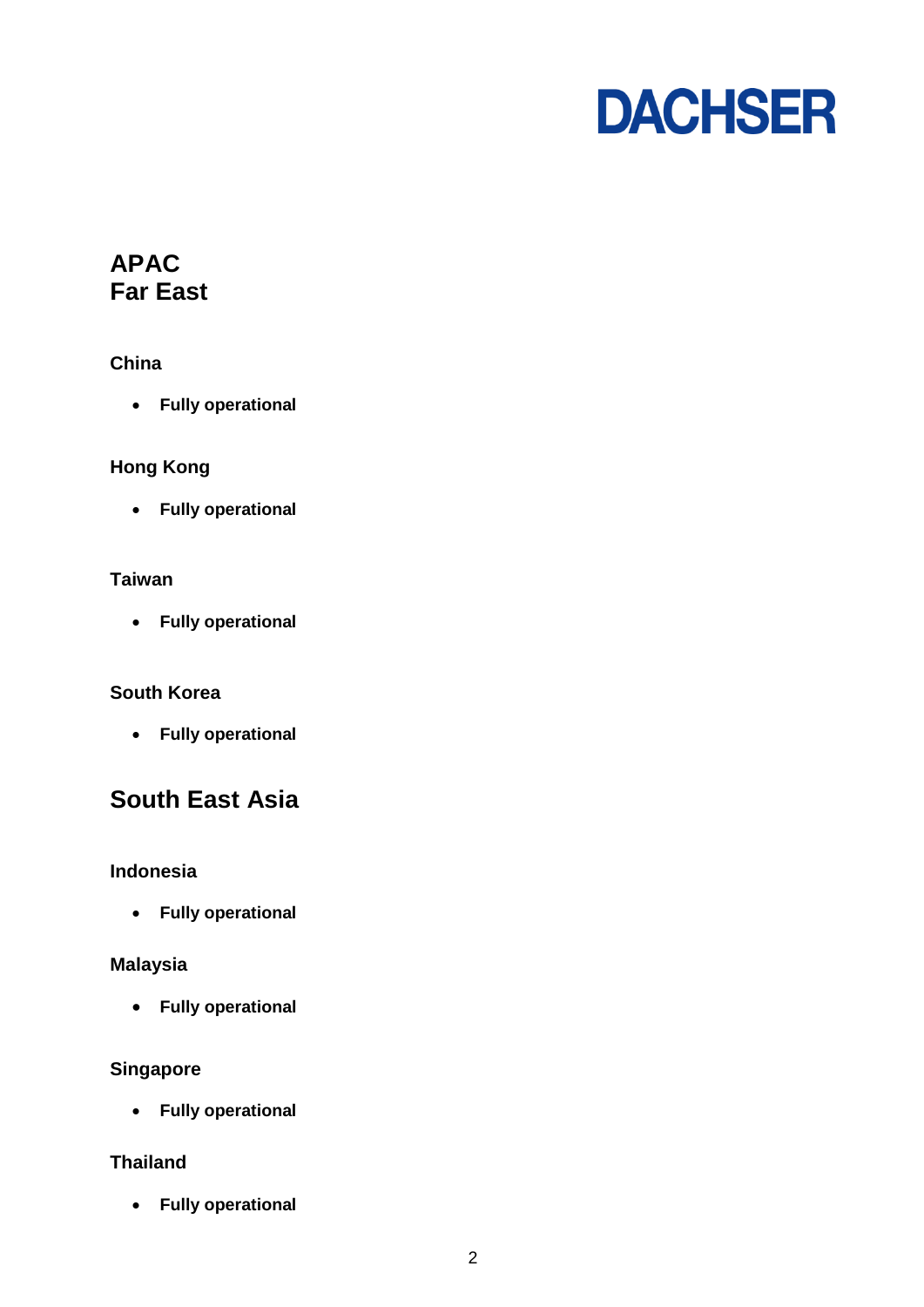

## **Vietnam**

**Fully operational**

## **India Subcontinent**

## <span id="page-2-0"></span>**Bangladesh**

<span id="page-2-1"></span>**Fully operational**

## **India**

- **Fully operational**
- Market situation on sea freight, both inbound and outbound, continues to be critical due to blank sailing, lack of space and equipment shortage with the carriers.
- Advance planning of 2-3 weeks is advisable for all bookings, especially inbound Intra-Asia to manage the current challenges.

# **EMEA Eastern Europe**

## <span id="page-2-2"></span>**Austria**

**Fully operational**

## <span id="page-2-3"></span>**Czech Republic**

**Fully operational**

## <span id="page-2-4"></span>**Hungary**

**Fully operational**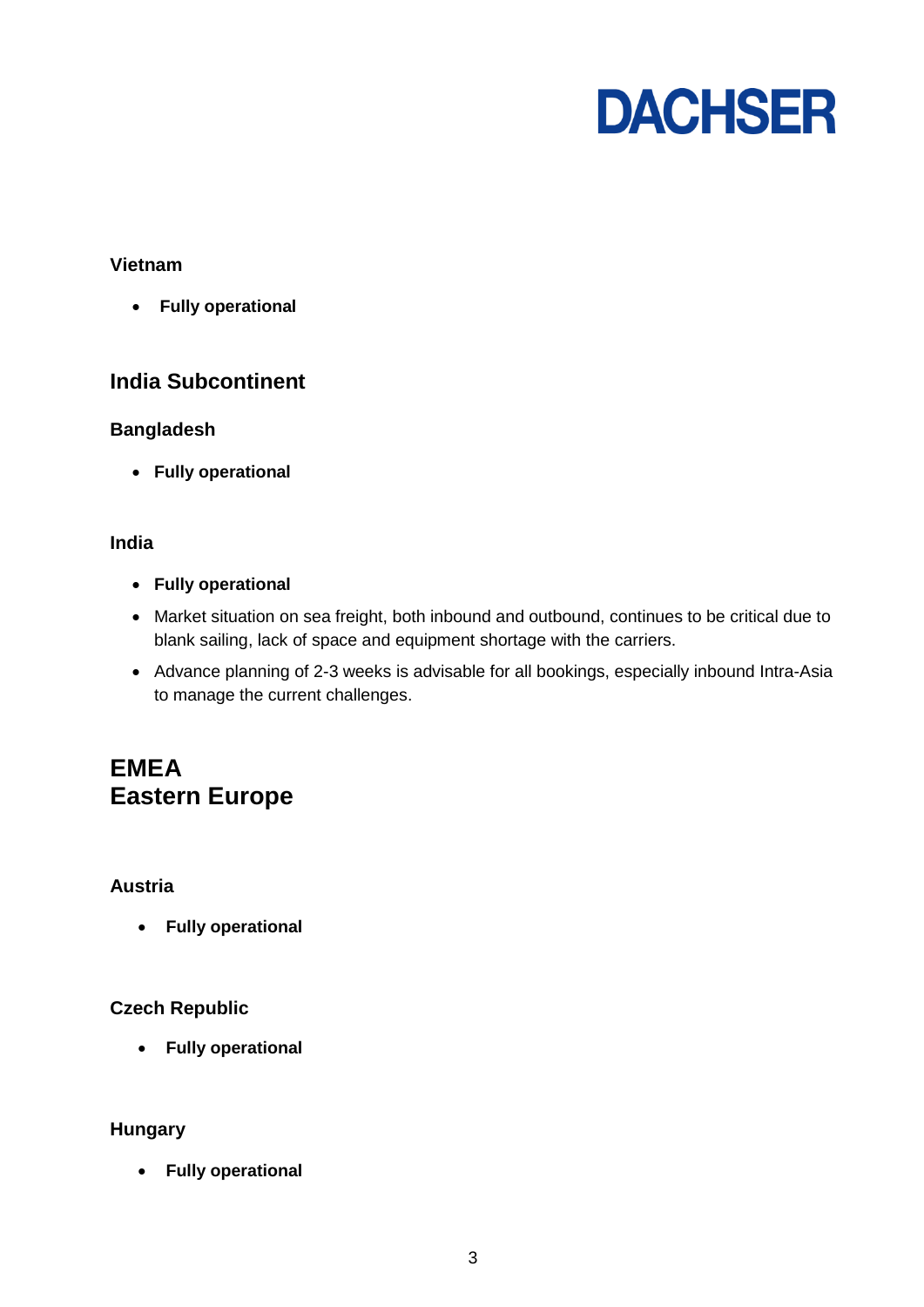

## <span id="page-3-0"></span>**Poland**

**Fully operational**

## <span id="page-3-1"></span>**Slovakia**

**Fully operational**

## **France & Maghreb**

## <span id="page-3-2"></span>**France**

**Fully operational**

### <span id="page-3-3"></span>**Morocco**

**Fully operational**

#### <span id="page-3-4"></span>**Tunisia**

**Fully operational**

## **Germany:**

## <span id="page-3-5"></span>**Germany**

- **Fully operational**
	- o Some Regions face limited service availability to air, ocean, railway, customs brokerage, land trucking pickup and delivery, especially in air due to lack of PAXflights cancellation and ocean exports by lack of equipment.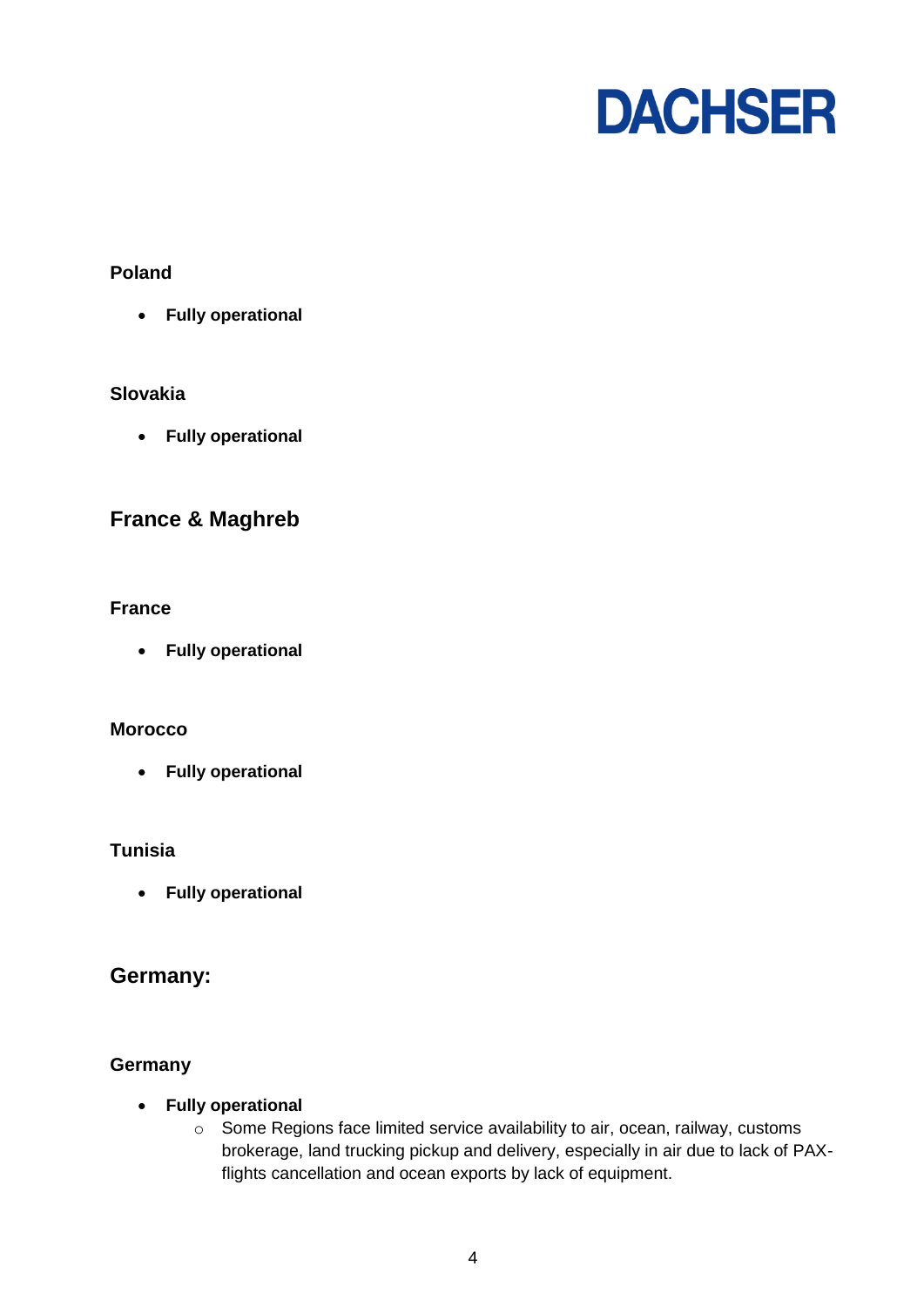

## **Nordics:**

## <span id="page-4-0"></span>**Denmark**

**Fully operational**

### <span id="page-4-1"></span>**Finland**

**Fully operational**

### <span id="page-4-2"></span>**Sweden**

**Fully operational**

## **Southern Europe:**

## <span id="page-4-3"></span>**Portugal**

- **Operationally limited**
	- o Limited service availability to air, ocean, railway, customs brokerage, land trucking pickup and delivery.

#### <span id="page-4-4"></span>**Spain**

#### **Operationally limited**

- o In Spain Alarm Status implemented on 16th March has been prolonged till May 2021, which means that the government is taking specific measures. Most of the big cities are being closed, mobility restricted in most of Spanish area.
- $\circ$  Social distance (1,5 meters each other), face mask and hand wash are the three main recommendations. With regard to shops, hotels, tourist accommodation, bars, restaurants, museums, libraries or facilities for sports activities, there is restrictions and limited capacity percentages.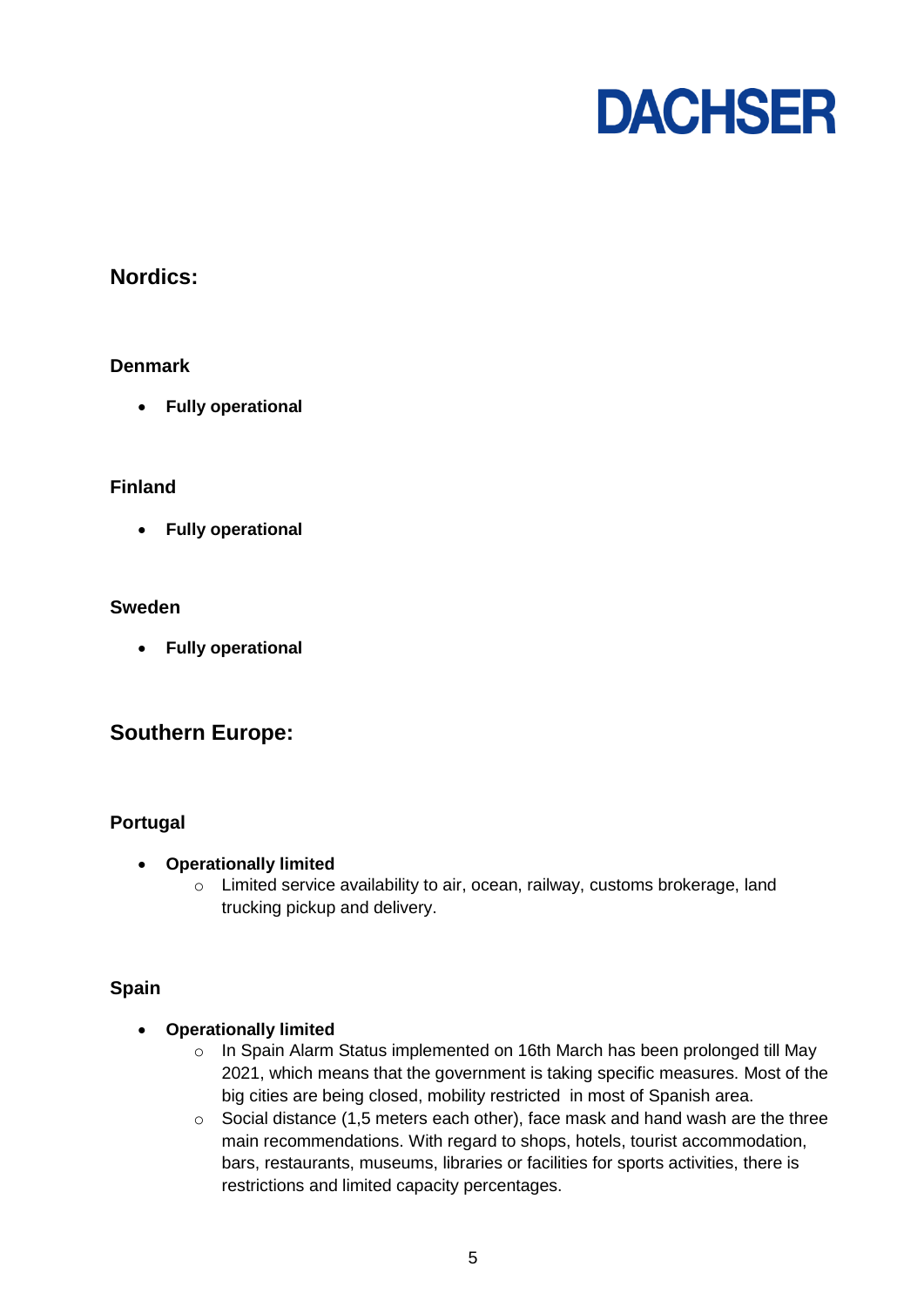

o A to the rules we are considered an essential part of the economy and therefore ASL remains open and fully operational. Difficulties and delays must be expected.

## <span id="page-5-0"></span>**Turkey**

**Fully operational**

# **Western Europe & Africa:**

### <span id="page-5-1"></span>**Belgium & Netherlands**

**Fully operational**

### <span id="page-5-2"></span>**Russia**

- **Operationally limited**
	- o Limited service availability for air. Normal service availability for ocean, railway, customs brokerage, land trucking pickup and delivery.

## <span id="page-5-3"></span>**South Africa**

- **Fully operational**
	- o Sea ports and airports are open again and back to work for all goods, congestions can still appear

#### <span id="page-5-4"></span>**Switzerland**

- **Operationally limited**
	- o Limited service availability to air, ocean, railway, customs brokerage, land trucking pickup and delivery.
	- o Local market conditions are still challenging